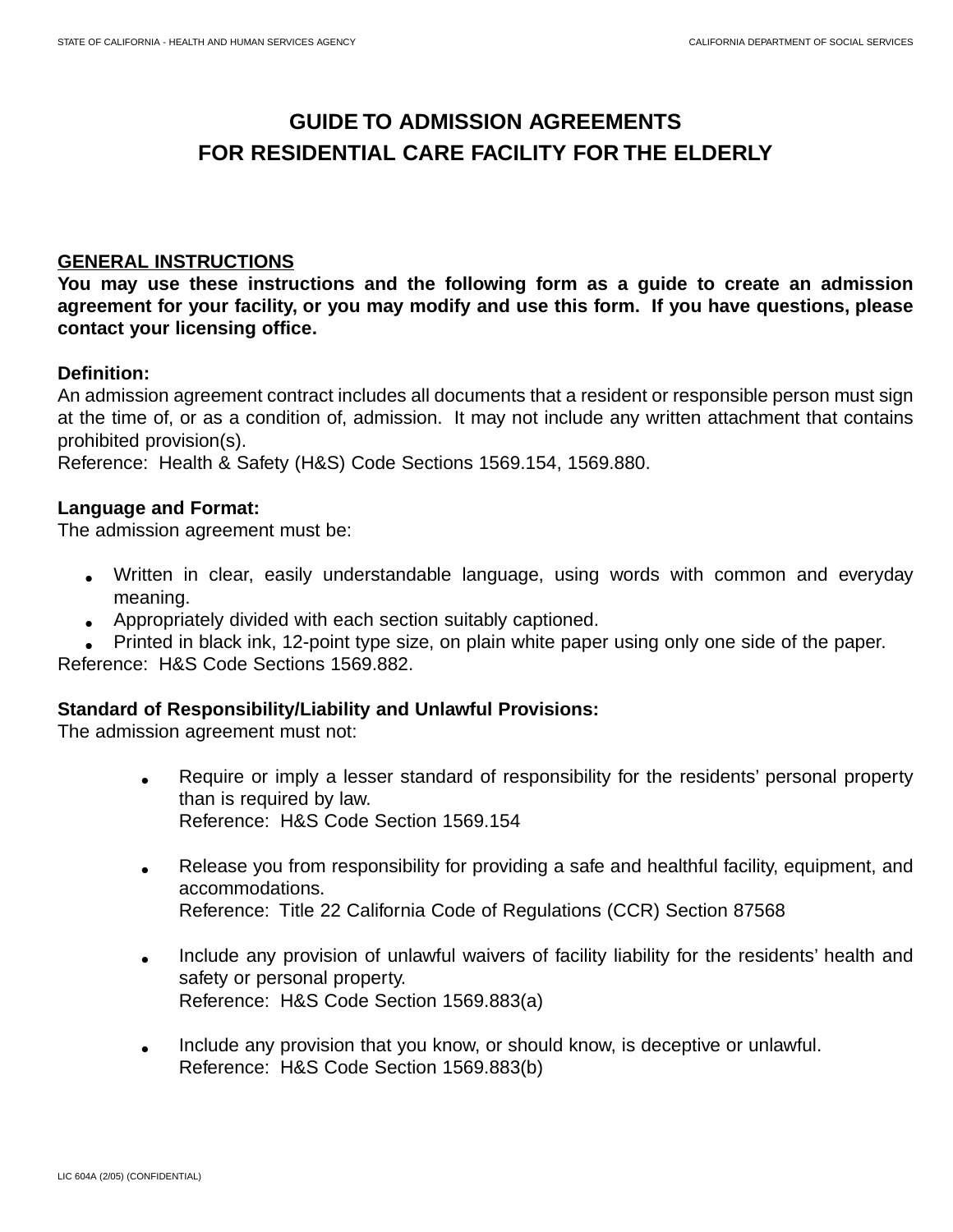### **Posting, Copies, Retention:**

- You must retain the original admission agreement and any modifications in the resident's file. Reference: CCR Section 87568
- You must provide a copy to the resident and responsible person, if any, or conservator. Reference: CCR Section 87568
- You must make blank complete copies of the admission agreement immediately available to the public. You may charge the cost for copying and mailing. A complete copy of a blank admission agreement, or notice of its availability, must be placed in a conspicuous location accessible to public view in the facility. Reference: H&S Code Section 1569.881
- A list of other services and charges available through the facility must be posted in a location accessible to residents. Reference: CCR Section 87568

## **Optional Services:**

You may assess a separate charge for an item for service only if authorized by the admission agreement. If additional services are available through the facility to be purchased by the resident that were not available at the time the admission agreement was signed, a list of these services and charges shall be provided to the resident or the resident's responsible person. A statement acknowledging the acceptance or refusal to purchase the additional services shall be signed and dated by the resident or the resident's responsible person and attached to the admission agreement.

Reference: H&S Code Section 1569.884(c)

### **Preadmission Fees:**

You may charge a single preadmission fee for non-SSI/SSP residents as long as you provide a written general statement describing costs associated with the fee and you state whether or not the fee is refundable. You may not charge a deposit against any possible damages by the resident. If the fee or some portion is refundable, the written statement must describe the conditions for refund.

Reference: H&S Code Section 1569.651

### **Dementia:**

You must include a statement informing residents and/or responsible persons and conservators that environments, services and programs specific to dementia care are described in the facility's plan of operation and the plan is available for review upon request. Reference: CCR Section 87725

### **Theft and Loss Program:**

You do not need to notify a resident(s) of the policies and procedures concerning the facility's theft and loss prevention program, if the unit can be secured by the resident(s), and providing there are no unrelated residents sharing the unit.

Reference: H&S Code Section 1569.153(m)

### **Note:**

This admissions agreement is structured so that paragraphs titled "A" indicate specific requirement(s), while paragraphs titled "B", "C" and "D" offer possible methods of referring to the requirement in your admission agreement.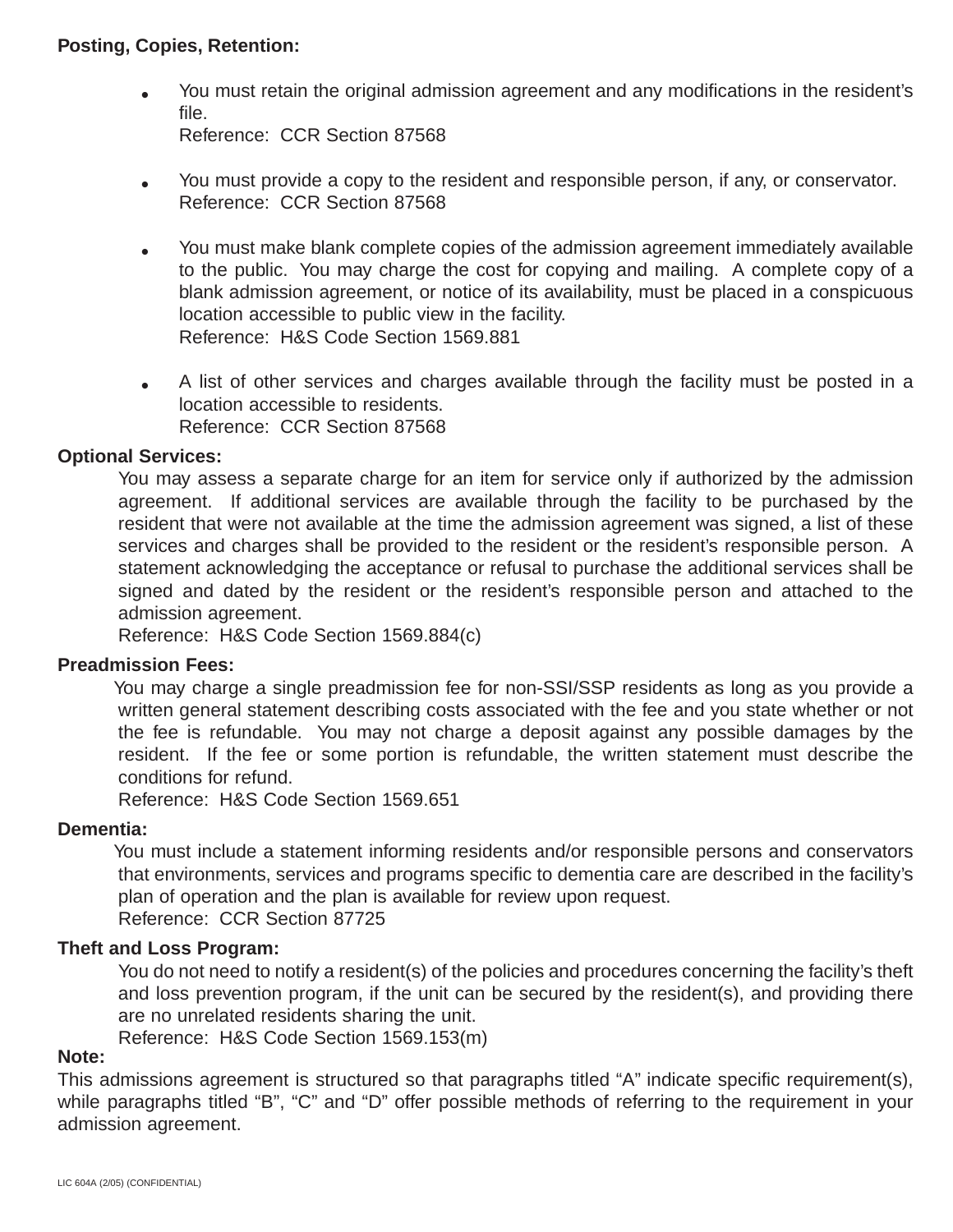# **ADMISSION AGREEMENTS FOR RESIDENTIAL CARE FACILITIES FOR THE ELDERLY**

This admission agreement complies with the referenced sections of the Health and Safety Code and of the California Code of Regulations, Title 22, as of the date shown at the bottom of this form.

### **1. FACILITY INFORMATION**

| NAME OF FACILITY |   | LICENSE NUMBER<br><b>FACIL</b> | <b>TELEPHONE</b> |
|------------------|---|--------------------------------|------------------|
|                  |   |                                |                  |
| <b>ADDRESS</b>   | ◡ | $\sim$ $ -$                    | <b>ZIP CODE</b>  |

| A residential care facility for the elderly licensed by the California State Department of Social Services |                  |
|------------------------------------------------------------------------------------------------------------|------------------|
| IS NOT ALLOWED TO PROVIDE 24-HOUR SKILLED NURSING CARE.                                                    |                  |
| NAME OF LICENCEE                                                                                           | <b>TELEDUANE</b> |

| NAME OF LICENSEE           |        | PHONE |
|----------------------------|--------|-------|
|                            |        |       |
| LICENSEE'S MAILING ADDRESS | $\cap$ | - סוי |

### **2. RESIDENT INFORMATION**

| NAME OF RESIDENT                                                                                  | SOCIAL SECURITY NO. (VOLUNTARY) | <b>BIRTHDATE</b>    | <b>DATE OF ADMISSION</b> |
|---------------------------------------------------------------------------------------------------|---------------------------------|---------------------|--------------------------|
|                                                                                                   |                                 |                     |                          |
|                                                                                                   |                                 |                     |                          |
|                                                                                                   |                                 |                     |                          |
| <b>RESPONSIBLE PERSON</b>                                                                         |                                 | <b>RELATIONSHIP</b> |                          |
|                                                                                                   |                                 |                     |                          |
|                                                                                                   |                                 |                     |                          |
| <b>ADDRESS</b>                                                                                    |                                 |                     | <b>TELEPHONE</b>         |
|                                                                                                   |                                 |                     |                          |
|                                                                                                   |                                 |                     |                          |
|                                                                                                   |                                 |                     |                          |
| NIOTE. "Desperable person" proces that individual as individuals including a relative leadsh care |                                 |                     |                          |

NOTE: "Responsible person" means that individual or individuals, including a relative, health care surrogate decision maker, or placement agency, who assist the resident in placement or assume varying degrees of responsibility for the resident's well-being. Reference: CCR 87101

### **3. BASIC SERVICES**

- A. To ensure a safe and healthful living environment for all residents the following basic services must be available. The services actually provided will be those the resident wants and those the resident needs, based on the individual's pre-admission appraisal, and the needs and services plan. Subsequent resident appraisals may result in the need for additional basic services.
- B. Basic services at a minimum include:
	- (1) Continuous care and supervision;
	- (2) Observation for changes in physical, mental, emotional, and social functioning; and
	- (3) Notification to resident's family, physican, and other appropriate person/agency of resident's needs.
	- (4) Lodging: \_\_\_\_\_ single room \_\_\_\_\_\_ double room
	- (5) Food Services:
		- \_\_\_\_ 1. Three nutritious meals daily and snacks.
		- **2.** Special diets if prescribed by a doctor.
		- 3. Other meal services described as follows:

(If additional space is needed, attach signed and dated sheet.)

\_\_\_\_\_\_\_\_\_\_\_\_\_\_\_\_\_\_\_\_\_\_\_\_\_\_\_\_\_\_\_\_\_\_\_\_\_\_\_\_\_\_\_\_\_\_\_\_\_\_\_\_\_\_\_\_\_\_\_\_\_\_

\_\_\_\_\_\_\_\_\_\_\_\_\_\_\_\_\_\_\_\_\_\_\_\_\_\_\_\_\_\_\_\_\_\_\_\_\_\_\_\_\_\_\_\_\_\_\_\_\_\_\_\_\_\_\_\_\_\_\_\_\_\_\_\_\_\_ \_\_\_\_\_\_\_\_\_\_\_\_\_\_\_\_\_\_\_\_\_\_\_\_\_\_\_\_\_\_\_\_\_\_\_\_\_\_\_\_\_\_\_\_\_\_\_\_\_\_\_\_\_\_\_\_\_\_\_\_\_\_\_\_\_\_

(6) Helping gain access to supportive services as follows:

(If additional space is needed, attach signed and dated sheet.)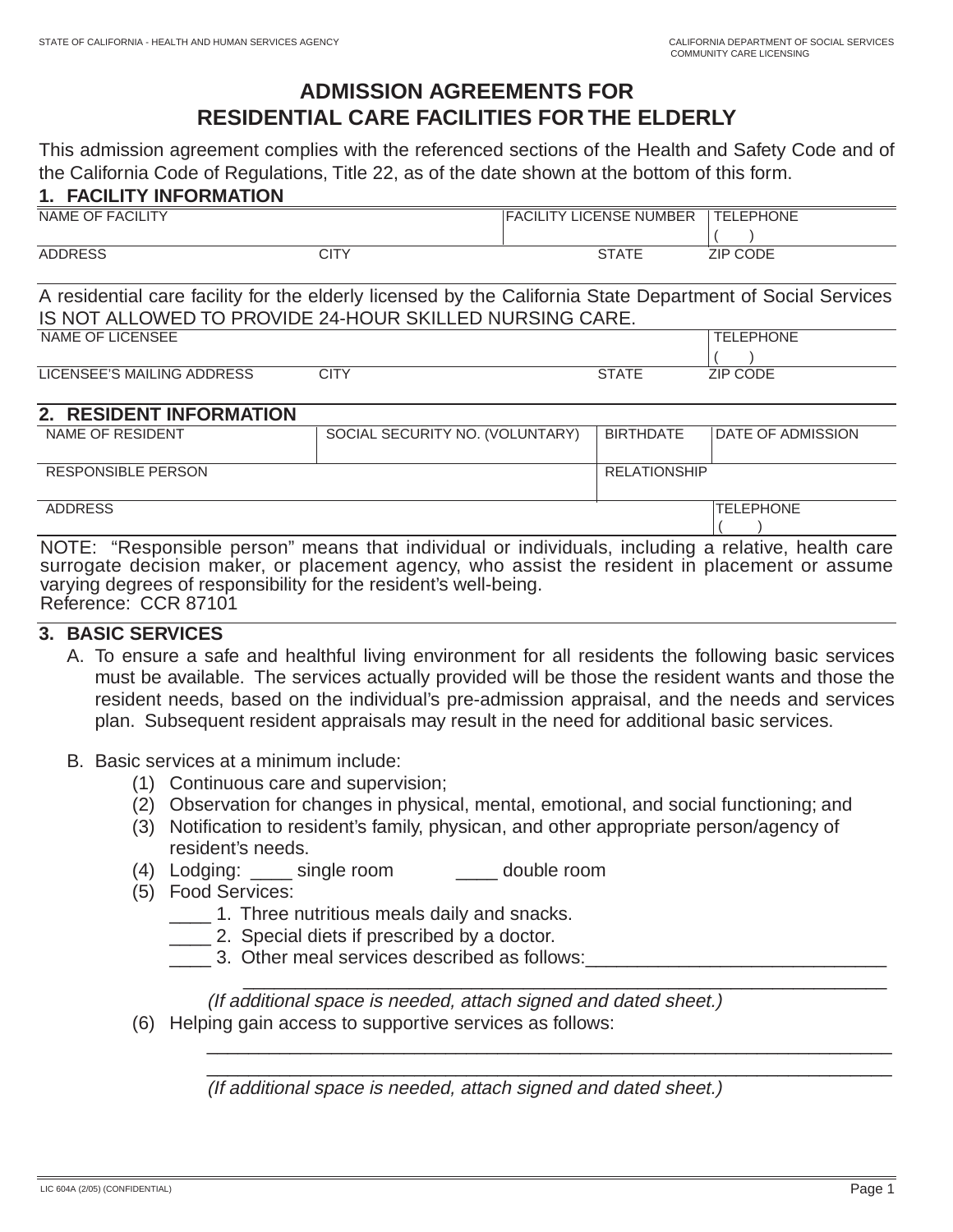| (7) | Plan, arrange and/or provide for transportation to medical and dental appointments                                                                                                                      |
|-----|---------------------------------------------------------------------------------------------------------------------------------------------------------------------------------------------------------|
|     | (If additional space is needed, attach signed and dated sheet.)                                                                                                                                         |
| (8) | A planned activity program including arrangement for utilization of available                                                                                                                           |
|     | (If additional space is needed, attach signed and dated sheet.)                                                                                                                                         |
| (9) | Assistance with personal activities of daily living as follows:<br>dressing,<br>eating,<br>____toileting,<br>____ bathing,<br>_____ grooming,<br>____ mobility tasks, and<br>other personal care needs: |
|     | (If additional space is needed, attach signed and dated sheet.)                                                                                                                                         |

Additional basic services that the resident needs or wants, and that will be provided by the facility, include those checked below:

- (10) \_\_\_\_ Hygiene items of general use, such as soap and toilet paper.
- (11) \_\_\_\_\_\_ Laundering personal clothing.
- (12) Clean bed and bath linens weekly, or as often as needed.
- (13) \_\_\_\_ Cleaning of resident's room
- (14) Comfortable and suitable bed and bedroom furniture.
- (15) \_\_\_\_\_ Assistance in meeting necessary medical and dental needs as follows: \_\_\_\_\_\_\_

\_\_\_\_\_\_\_\_\_\_\_\_\_\_\_\_\_\_\_\_\_\_\_\_\_\_\_\_\_\_\_\_\_\_\_\_\_\_\_\_\_\_\_\_\_\_\_\_\_\_\_\_\_\_\_\_\_\_\_\_\_\_\_\_\_\_ (If additional space is needed, attach signed and dated sheet.)

- (16) \_\_\_\_ Assistance with taking prescribed and over-the-counter medications in accordance with physician's instructions unless prohibited by law or regulations.
- (17) Bedside care and tray service for minor temporary illnesses or recovery from surgery.
- (18) Maintenance or supervision of resident cash resources as follows:

\_\_\_\_\_\_\_\_\_\_\_\_\_\_\_\_\_\_\_\_\_\_\_\_\_\_\_\_\_\_\_\_\_\_\_\_\_\_\_\_\_\_\_\_\_\_\_\_\_\_\_\_\_\_\_\_\_\_\_\_\_\_\_\_\_\_ (If additional space is needed, attach signed and dated sheet.)

\_\_\_\_\_\_\_\_\_\_\_\_\_\_\_\_\_\_\_\_\_\_\_\_\_\_\_\_\_\_\_\_\_\_\_\_\_\_\_\_\_\_\_\_\_\_\_\_\_\_\_\_\_\_\_\_\_\_\_\_\_\_\_\_\_\_

Reference: H&S Code Sections 1569.2, 1569.312, CCR Sections 87101(c), 87568, 87854, 87590, 87591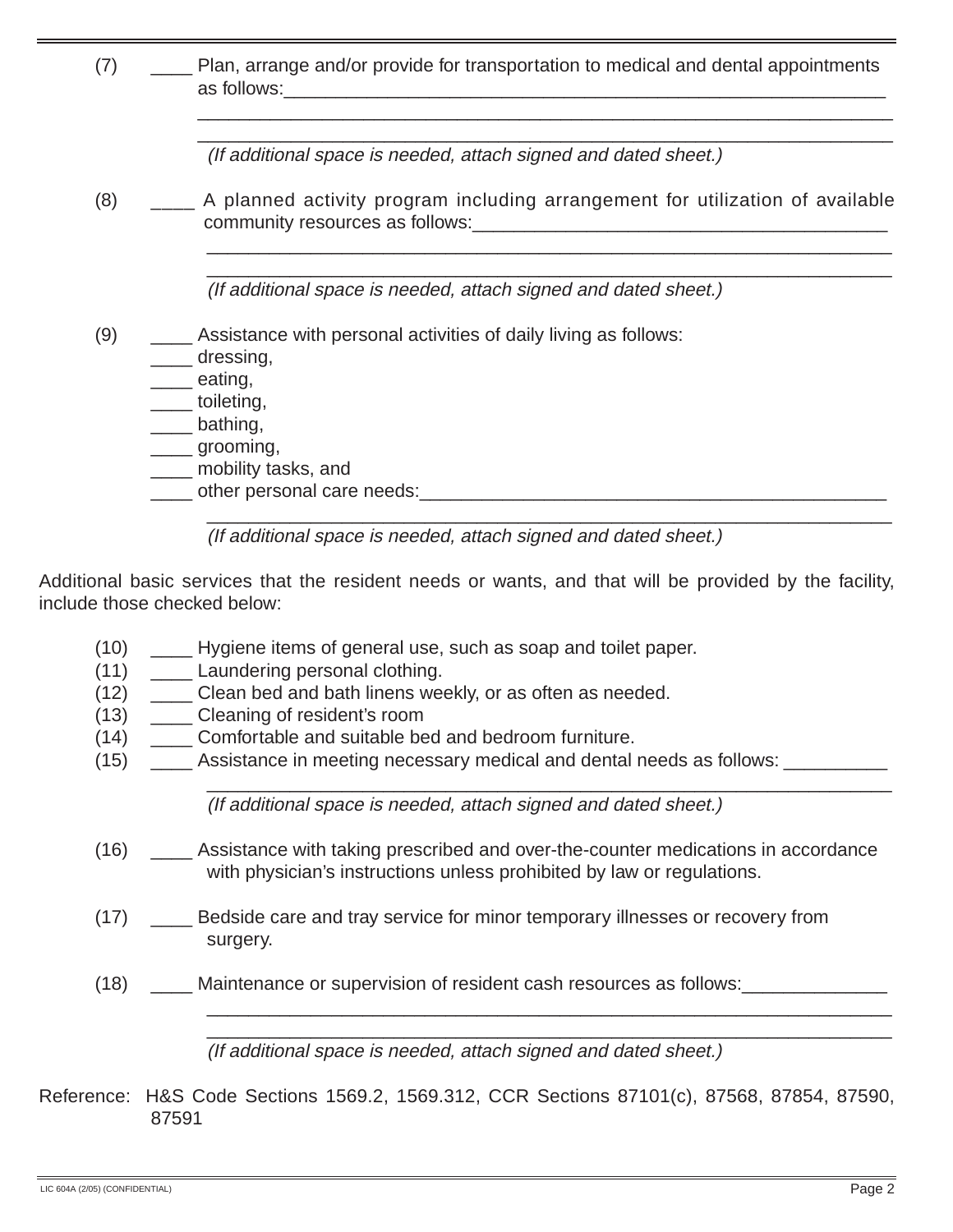# **4. RATE FOR BASIC SERVICES**

The monthly private pay rate for basic services as specified above is \$ The monthly SSI/SSP rate for all basic services as specified above is \$ Reference: H&S Code Sections 1569.312, 1569.884, CCR Section 87568

# NOTICE TO SSI/SSP BENEFICIARIES AND THEIR RESPONSIBLE PERSONS:

If the resident is a SSI/SSP recipient, then basic services shall be provided at the SSI/SSP rate at no additional charge to the resident. It is a violation of law for the licensee to purposely obtain an SSI/SSP beneficiary's personal and incidental needs allowance to pay for basic services, including care and supervision. To enable verification that this law is being properly observed, the State Department of Social Services recommends that residents voluntarily disclose in this admission agreement whether the rate paid to the facility includes SSI/SSP benefits.

Reference: Welfare & Institutions Code Sections 13920, 13921, CCR Section 87590, 87101

### **5. OPTIONAL ITEMS AND SERVICES**

- A. Optional Services are those services not included under basic services. You must state whether optional services are available, list the optional services, and identify their cost(s).
- B. The following optional services are desired by the resident.

| <b>ITEM AND SERVICE</b> | <b>TIME AND FREQUENCY FOR</b><br><b>PROVIDING SERVICE</b> | <b>RATE FOR ITEM</b><br><b>OR SERVICE</b> |
|-------------------------|-----------------------------------------------------------|-------------------------------------------|
| (1)                     |                                                           |                                           |
| (2)                     |                                                           |                                           |
| (3)                     |                                                           |                                           |

(If additional space is needed, attach signed and dated sheet.) Reference: H&S Code Section 1569.884(c), CCR Section 87568.

### **6. THIRD PARTY SERVICES**

- A. The agreement must explain any third party service(s) available, within the facility, that are related to the resident's service plan.
- B. \_\_\_\_ No third party services are available.

#### **OR**

\_\_\_\_ Information is attached concerning whether third party services are available and how they are arranged, accessed and monitored, including any restrictions associated with the service, and who is financially responsible. \_\_\_\_\_ (Resident or Responsible Person's Initials) Reference: H&S Code Section 1569.884(c).

### **7. PAYMENT PROVISIONS**

A. The agreement must include a comprehensive description of billing and payment policies and procedures.

\_\_\_\_\_\_\_\_\_\_\_\_\_\_\_\_\_\_\_\_\_\_\_\_\_\_\_\_\_\_\_\_\_\_\_\_\_\_\_\_\_\_\_\_\_\_\_\_\_\_\_\_\_\_\_\_\_\_\_\_\_\_\_\_\_\_\_\_\_\_\_\_\_\_\_\_

B. The billing and payment policies and procedures are:

(If additional space is needed, attach signed and dated sheet.)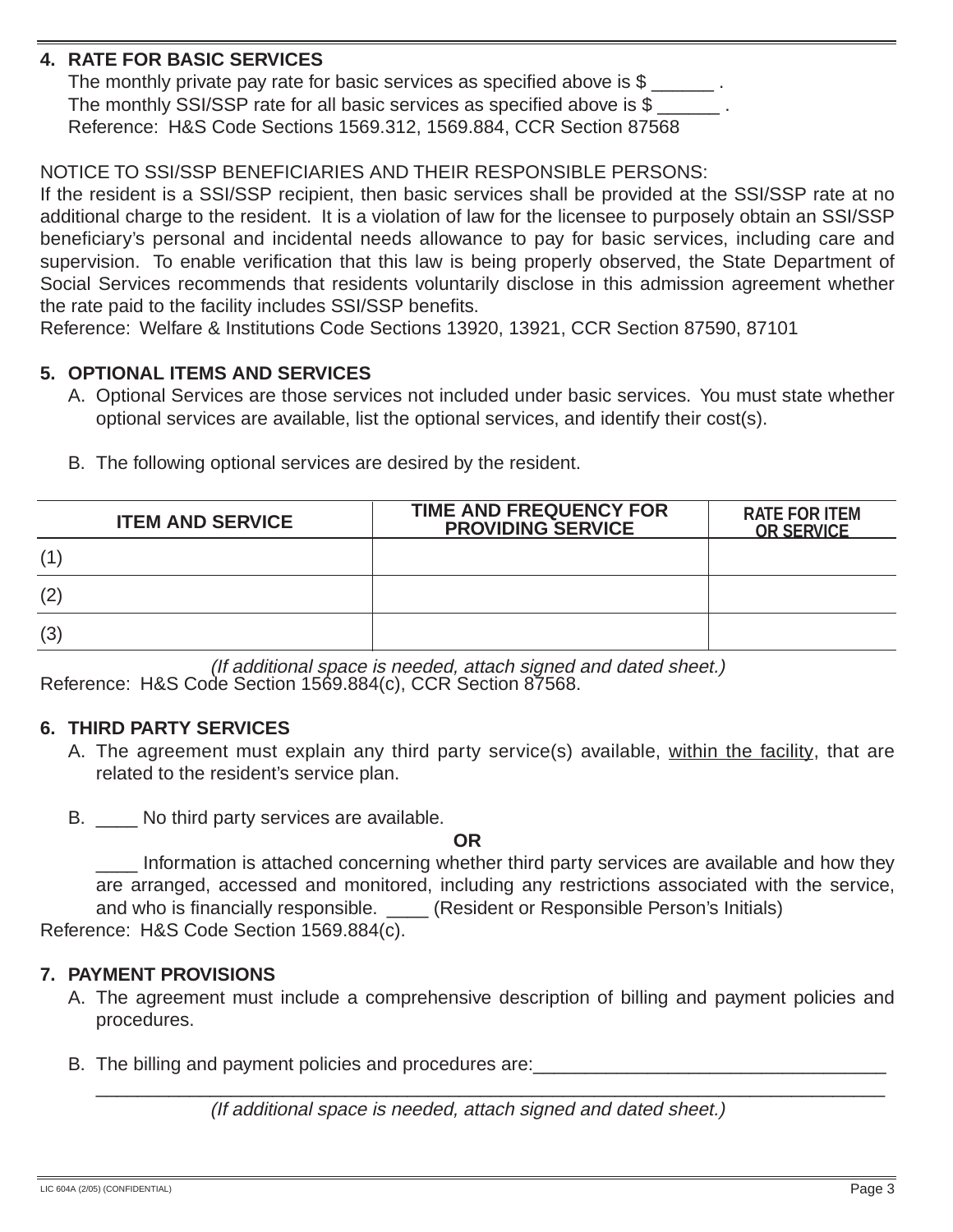### **7. PAYMENT PROVISIONS - Continued**

- C. The monthly costs are as follows:
	- 1) Basic service rate
	- 2) Costs for optional services
	- 3) Third party service(s) Total: \_\_\_\_\_\_\_\_\_
- D. 1) Payment is due on:
	- 2) Method of payment accepted:
	- 3) Payment may be delivered to:

| Reference: H&S Code Sections 1569.651(b), 1569.655(a), 1569.884(d), 1569.884(e), 1569.884(f), |  |  |
|-----------------------------------------------------------------------------------------------|--|--|
| CCR Sections 87658, 87568, 87101, 87568                                                       |  |  |

## **8. RATE CHANGE**

- A. The agreement must inform the resident of the conditions under which rates may be increased and provide no less than 60 days prior written notice to the resident or the resident's responsible person. The written notice must include the amount of the increase, the reason for the increase, and a general description of the additional costs. This does not apply to optional services provided under a separate fee-for-service arrangement with the resident. Written notice must be provided to the resident and the resident's representative, if any, within two business days of providing service at a new level of care that results in a rate increase. The notice must include a detailed explanation of the additional services provided at the new level of care, and must itemize the charges.
- B. Written notice will be provided to the resident and the resident's representative, if any, within two business days of providing service at a new level of care that results in a rate increase. The notice will include a detailed explanation of the additional services provided at the new level of care, and will itemize the charges. \_\_\_\_\_ (Resident or Reponsible Person's Initials)
- C. Written notice of a general increase will be provided \_\_\_\_ days (60 or more), prior to the increase. (Resident or Responsible Person's Initials)

Reference: H&S Code Sections 1569.651, 1569.655, 1569.884, CCR Section 87568

### **9. REFUND POLICY**

- A. The agreement must indicate whether or not all, or any portion(s), of a payment will be refunded.
- B. Refunds will be granted as follows:

\_\_\_\_\_\_\_\_\_\_\_\_\_\_\_\_\_\_\_\_\_\_\_\_\_\_\_\_\_\_\_\_\_\_\_\_\_\_\_\_\_\_\_\_\_\_\_\_\_\_\_\_\_\_\_\_\_\_\_\_\_\_\_\_\_\_\_\_\_\_\_\_\_\_\_ (If additional space is needed, attach signed and dated sheet.)

C. If the resident leaves the facility temporarily, the holding rate for his/her room is  $\frac{1}{2}$  per day. The total monthly rate set forth in the admission agreement \_\_\_ will \_\_\_ will not be prorated on a daily basis upon the resident's admission to, or permanent departure from, the facility during the month.

Reference: H&S Code Section 1569.884, CCR Section 87568

### **10. TELEPHONE SERVICES**

A. Telecommunications Device Form (LIC 9158), must be attached to each agreement.

B. The signed and dated form is attached. (Resident or Responsible Person's Initials) Reference: H&S Code Section 1569.159, CCR Section 87568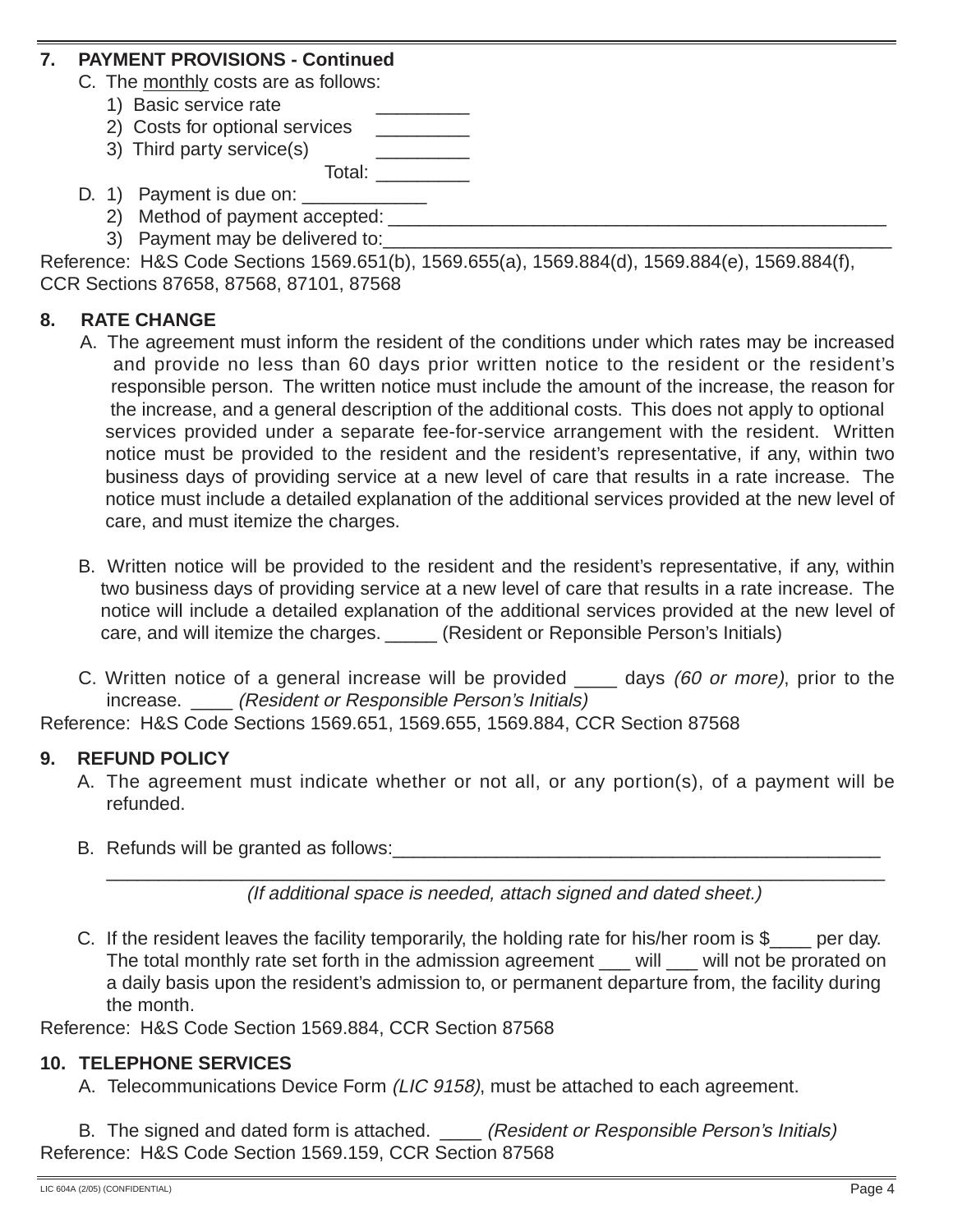# **11. HOUSE RULES/FACILITY POLICIES**

A. The house rules must be for the purpose of making it possible for residents to live together. When referring to a resident's obligation to observe facility rules, you must ensure the rules are reasonable, and inform the resident of the procedure for suggesting rule changes.

\_\_\_\_\_\_\_\_\_\_\_\_\_\_\_\_\_\_\_\_\_\_\_\_\_\_\_\_\_\_\_\_\_\_\_\_\_\_\_\_\_\_\_\_\_\_\_\_\_\_\_\_\_\_\_\_\_\_\_\_\_\_\_\_\_\_\_\_\_\_\_\_\_\_\_ \_\_\_\_\_\_\_\_\_\_\_\_\_\_\_\_\_\_\_\_\_\_\_\_\_\_\_\_\_\_\_\_\_\_\_\_\_\_\_\_\_\_\_\_\_\_\_\_\_\_\_\_\_\_\_\_\_\_\_\_\_\_\_\_\_\_\_\_\_\_\_\_\_\_\_ \_\_\_\_\_\_\_\_\_\_\_\_\_\_\_\_\_\_\_\_\_\_\_\_\_\_\_\_\_\_\_\_\_\_\_\_\_\_\_\_\_\_\_\_\_\_\_\_\_\_\_\_\_\_\_\_\_\_\_\_\_\_\_\_\_\_\_\_\_\_\_\_\_\_\_

\_\_\_\_\_\_\_\_\_\_\_\_\_\_\_\_\_\_\_\_\_\_\_\_\_\_\_\_\_\_\_\_\_\_\_\_\_\_\_\_\_\_\_\_\_\_\_\_\_\_\_\_\_\_\_\_\_\_\_\_\_\_\_\_\_\_\_\_\_\_\_\_\_\_\_ \_\_\_\_\_\_\_\_\_\_\_\_\_\_\_\_\_\_\_\_\_\_\_\_\_\_\_\_\_\_\_\_\_\_\_\_\_\_\_\_\_\_\_\_\_\_\_\_\_\_\_\_\_\_\_\_\_\_\_\_\_\_\_\_\_\_\_\_\_\_\_\_\_\_\_

B. The following house rules must be observed:

(If additional space is needed, attach signed and dated sheet.)

C. The procedure for suggesting rule changes is as follows:

(If additional space is needed, attach signed and dated sheet.) Reference: H&S Code Section 1569.885(a), CCR Section 87568

### **12. FACILITY VISITING POLICY**

A. The agreement must include the facility policy concerning family visits and communication. The policy must be designed to encourage regular family involvement with the resident. The policy must also provide ample opportunity for family participation in facility activities.

\_\_\_\_\_\_\_\_\_\_\_\_\_\_\_\_\_\_\_\_\_\_\_\_\_\_\_\_\_\_\_\_\_\_\_\_\_\_\_\_\_\_\_\_\_\_\_\_\_\_\_\_\_\_\_\_\_\_\_\_\_\_\_\_\_\_\_\_\_\_\_\_\_\_\_ \_\_\_\_\_\_\_\_\_\_\_\_\_\_\_\_\_\_\_\_\_\_\_\_\_\_\_\_\_\_\_\_\_\_\_\_\_\_\_\_\_\_\_\_\_\_\_\_\_\_\_\_\_\_\_\_\_\_\_\_\_\_\_\_\_\_\_\_\_\_\_\_\_\_\_

\_\_\_\_\_\_\_\_\_\_\_\_\_\_\_\_\_\_\_\_\_\_\_\_\_\_\_\_\_\_\_\_\_\_\_\_\_\_\_\_\_\_\_\_\_\_\_\_\_\_\_\_\_\_\_\_\_\_\_\_\_\_\_\_\_\_\_\_\_\_\_\_\_\_\_ \_\_\_\_\_\_\_\_\_\_\_\_\_\_\_\_\_\_\_\_\_\_\_\_\_\_\_\_\_\_\_\_\_\_\_\_\_\_\_\_\_\_\_\_\_\_\_\_\_\_\_\_\_\_\_\_\_\_\_\_\_\_\_\_\_\_\_\_\_\_\_\_\_\_\_

- B. Facility visiting hours are **Example 20** and the policy concerning visits is:
- C. The policy concerning other communication with residents is: \_\_\_\_\_\_\_\_\_\_\_\_\_\_\_\_\_

(If additional space is needed, attach signed and dated sheet.) Reference: H&S Code Sections 1569.313, 1569.884(g), CCR Section 87568

### **13. THEFT AND LOSS PROGRAM**

- A. The licensee must notify residents, upon admission and in the admission agreement, of the written policies and procedures regarding the facility's theft and loss prevention program. A copy of the law that sets forth the requirements for this program (Health and Safety Code Sections 1569.152 through 1569.154) must be provided to all residents and their responsible persons; and, upon request, to all prospective residents and their responsible persons.
- B. The policies and procedures relating to theft and loss prevention are as follows:

\_\_\_\_\_\_\_\_\_\_\_\_\_\_\_\_\_\_\_\_\_\_\_\_\_\_\_\_\_\_\_\_\_\_\_\_\_\_\_\_\_\_\_\_\_\_\_\_\_\_\_\_\_\_\_\_\_\_\_\_\_\_\_\_\_\_\_\_\_\_\_\_\_\_\_ (If additional space is needed, attach signed and dated sheet.)

\_\_\_\_\_\_\_\_\_\_\_\_\_\_\_\_\_\_\_\_\_\_\_\_\_\_\_\_\_\_\_\_\_\_\_\_\_\_\_\_\_\_\_\_\_\_\_\_\_\_\_\_\_\_\_\_\_\_\_\_\_\_\_\_\_\_\_\_\_\_\_\_\_\_\_ \_\_\_\_\_\_\_\_\_\_\_\_\_\_\_\_\_\_\_\_\_\_\_\_\_\_\_\_\_\_\_\_\_\_\_\_\_\_\_\_\_\_\_\_\_\_\_\_\_\_\_\_\_\_\_\_\_\_\_\_\_\_\_\_\_\_\_\_\_\_\_\_\_\_\_

C. I accept \_\_\_\_\_ or, I decline \_\_\_\_\_ to have my personal items inventoried.

Note: Any fees associated with this requirement must be disclosed under Optional Services.

D. I received a copy of Health & Safety Code Sections 1569.152 through 1569.154. \_\_\_\_ (Resident or Responsible Person's Initials)

Reference: H&S Code Sections 1569.152, 1569.153, 1569.154, CCR Section 87227.1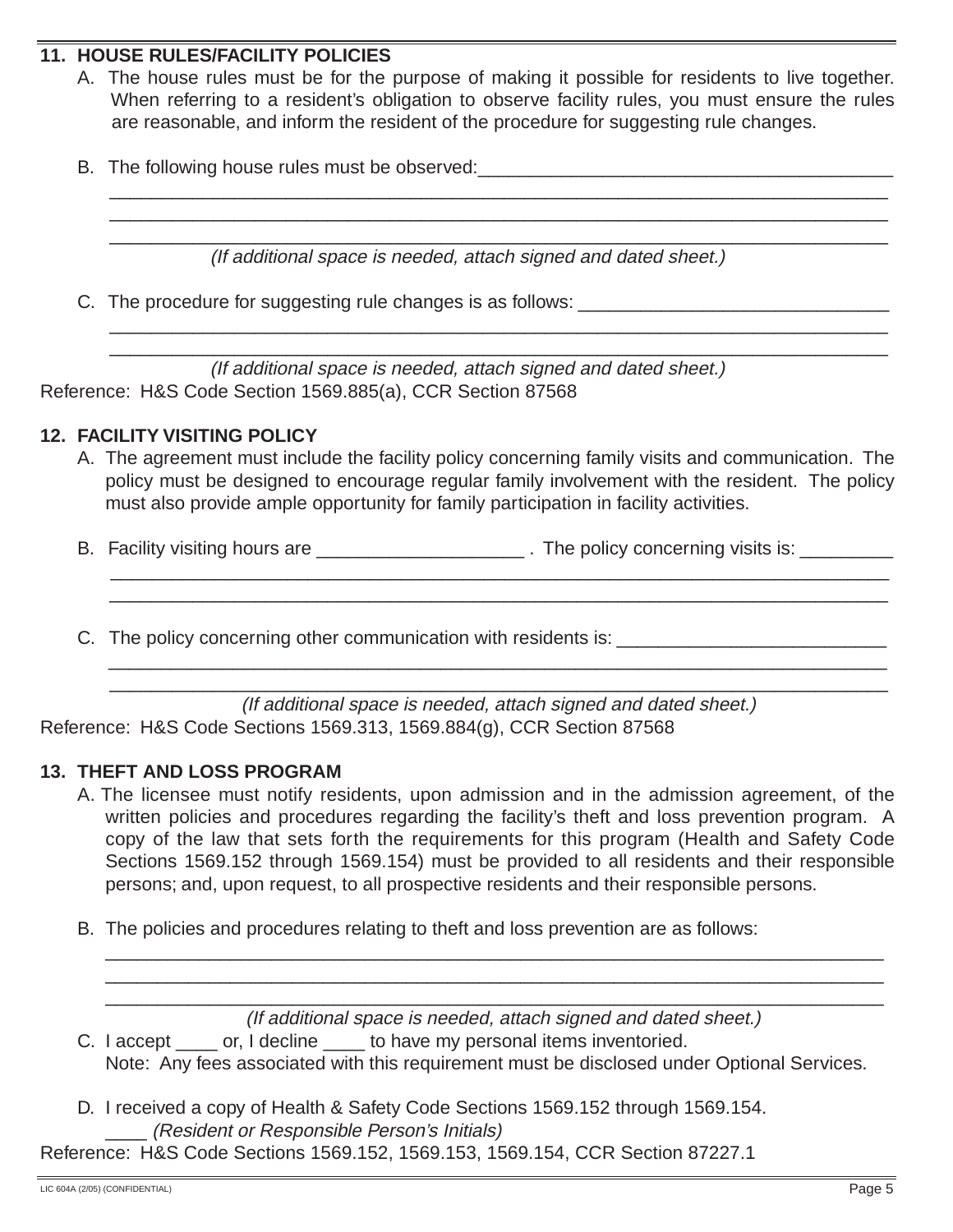### **14. PERSONAL RIGHTS**

- A. The licensee must advise the resident or responsible person of, and provide a copy of, the resident's personal rights specified by law.
- B. I have been advised of my personal rights listed in California Code of Regulations, Title 22, Section 87572. *(Resident or Responsible Person's Initials)*
- C. Attached is a signed copy of the personal rights. \_\_\_\_ (Resident or Responsible Person's Initials)

(Form LIC 613C may be used.)

Reference: H&S Code Section 1569.885(d), CCR Section 87572

## **15. GRIEVANCES/COMPLAINTS**

- A. The licensee must make a copy of the facility grievance procedure for resolution of a resident's complaints available to the resident or the resident's responsible person. The procedure must inform residents of their rights to contact the Department of Social Services, the long-term care ombudsman, or both, regarding grievances against the facility.
- B. I received notice that a copy of the facility grievance procedure for resolution of complaints is available to me, or my responsible person, and I was informed of my right to contact the Department of Social Services, the long-term care ombudsman, or both, regarding grievances against the facility. \_\_\_\_ (Resident or Responsible Person's Initials)

\_\_\_\_\_\_\_\_\_\_\_\_\_\_\_\_\_\_\_\_\_\_\_\_\_\_\_\_\_\_\_\_\_\_\_\_\_\_\_\_\_\_\_\_\_\_\_\_\_\_\_\_\_\_\_\_\_\_\_\_\_\_\_\_\_\_\_\_\_\_\_\_\_\_\_\_

C. The Department of Social Services' address and telephone number are:

The Long-Term Care Ombudsman telephone number is: Reference: H&S Code Sections 1569.885(b)-(c)

# **16. ADVANCE HEALTH CARE DIRECTIVE**

- A. The licensee must provide written information to residents upon admission about the resident's right to make decisions concerning medical care, including the right to accept or refuse treatment, and the right, under state law, to formulate an advance health care directive.
- B. I received the brochure entitled "Your Right to Make Decisions About Medical Treatment" PUB 325, and a copy of California Code of Regulations, Title 22, Sections 87575.1(b) & (c). \_\_\_\_ (Resident or Responsible Person's Initials)

Reference: H&S Code Section 1569.156(a)(3), CCR Section 87575.1

# **17. ACCESS TO RECORDS**

- A. The agreement must provide notification that the Department of Social Services has the authority to examine resident records as part of the facility evaluation.
- B. I acknowledge that the Department of Social Services has the authority to examine my records as part of the facility evaluation. \_\_\_\_ (Resident or Responsible Person's Initials)

Reference: CCR Section 87568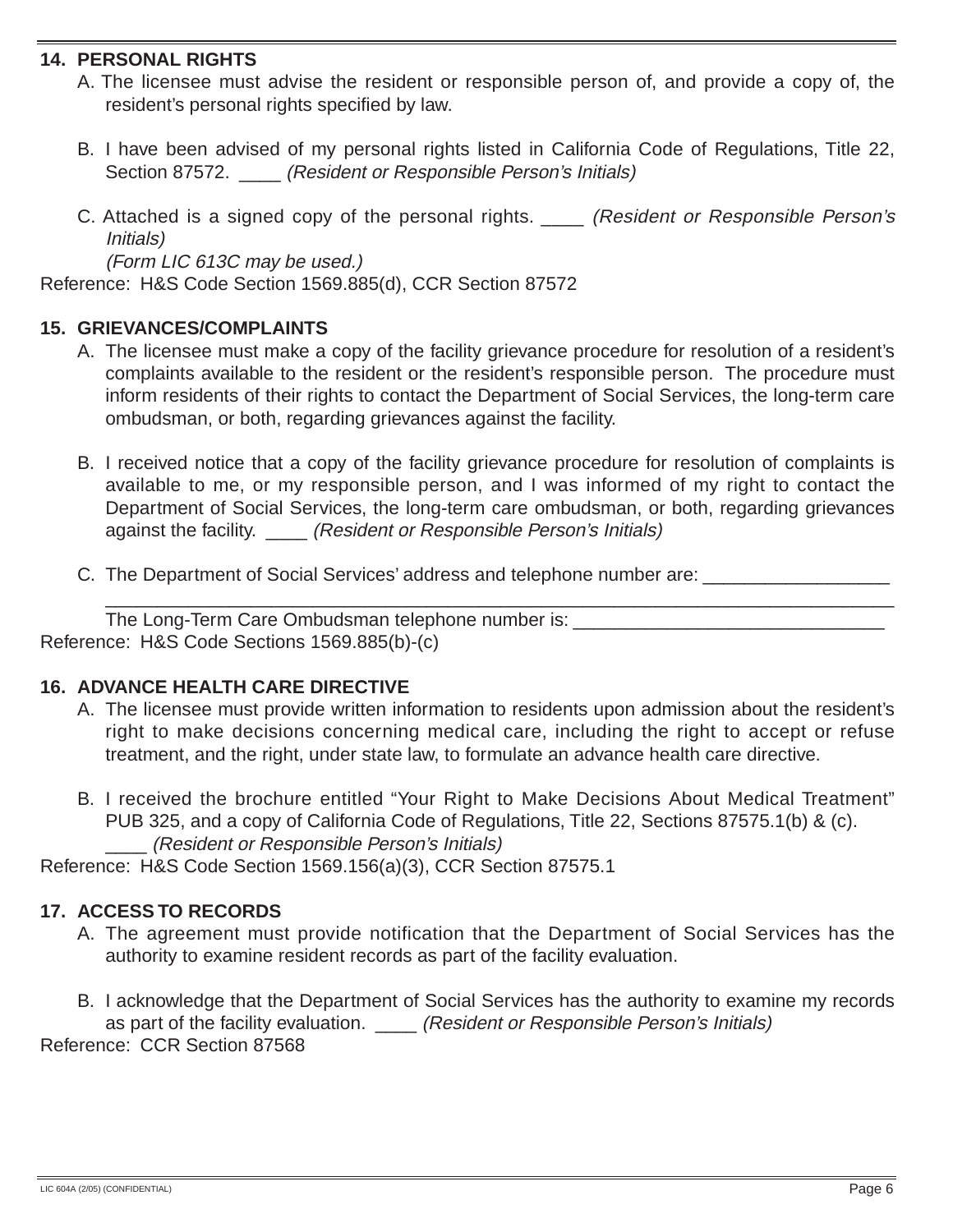## **18. TERMINATION OF AGREEMENT**

- A. The agreement must indicate whether it will be automatically terminated by the death of the resident. The resident's relatives and/or responsible persons will not be liable for any payment beyond that due at the date of death, unless agreed to in writing, or ordered by the court.
- B. This agreement is terminated upon the death of the resident.

**OR,** 

This agreement remains in effect after the death of the resident; payment is owed until the following conditions are met:

\_\_\_\_\_\_\_\_\_\_\_\_\_\_\_\_\_\_\_\_\_\_\_\_\_\_\_\_\_\_\_\_\_\_\_\_\_\_\_\_\_\_\_\_\_\_\_\_\_\_\_\_\_\_\_\_\_\_\_\_\_\_\_\_\_\_\_\_\_\_\_\_\_\_\_\_ \_\_\_\_\_\_\_\_\_\_\_\_\_\_\_\_\_\_\_\_\_\_\_\_\_\_\_\_\_\_\_\_\_\_\_\_\_\_\_\_\_\_\_\_\_\_\_\_\_\_\_\_\_\_\_\_\_\_\_\_\_\_\_\_\_\_\_\_\_\_\_\_\_\_\_\_

(If additional space is needed, attach signed and dated sheet.)

- C. I acknowedge that the Deparment of Social Services has authority to order my relocation for any of the following reasons:
	- (1) My health condition cannot be cared for within the limits of the license;
	- $(2)$  I require inpatient care in a health facility;
	- (3) My mental or physical condition requires immediate transfer to protect my health and safety.

\_\_\_\_ (Resident or Responsible Person's Initials)

Reference: H&S Code Sections 1569.54, 1569.193, 1569.884, CCR Section 87568

# **19. CONDITIONS FOR EVICTION**

- A. The agreement must specify that a written notice that includes specific facts concerning the date, place, witnesses, and circumstances for eviction will be provided to the resident. Specific conditions under which a resident may be evicted must be worded exactly as written in the applicable law or regulations.
- B. Reasons for eviction are as follows:

"The licensee may, upon 30 days written notice to the resident, evict the resident for one or more of the following reasons:

- (1) Nonpayment of the rate for basic services within 10 days of the due date.
- (2) Failure of the resident to comply with state or local law after receiving written notice of the alleged violation.
- (3) Failure of resident to comply with wirtten general policies of the facility. Said general policies must be in writing, must be for the purpose of making it possible for residents to live together and must be made part of the admission agreement.
- (4) If, after admission, it is determined that the resident has a need not previously identified and a reappraisal has been conducted pursuant to Section 87587, and the licensee and the person who performs the reappraisal believe that the facility is not appropriate for the resident.
- (5) Change of use of the facility."

Reference: H&S Code Section 1569.886, CCR Section 87589

The licensee may give a 3-day written notice to evict, provided written approval is obtained from the Department of Social Services. The Department may grant approval for the eviction upon a finding of good cause. Good cause exists if the resident is engaging in behavior that is a threat to the mental and/or physical health or safety of himself or to the mental and/or physical health or safety of others in the facility.

Reference: H&S Code Section 1569.886, CCR Sections 87568, 87589